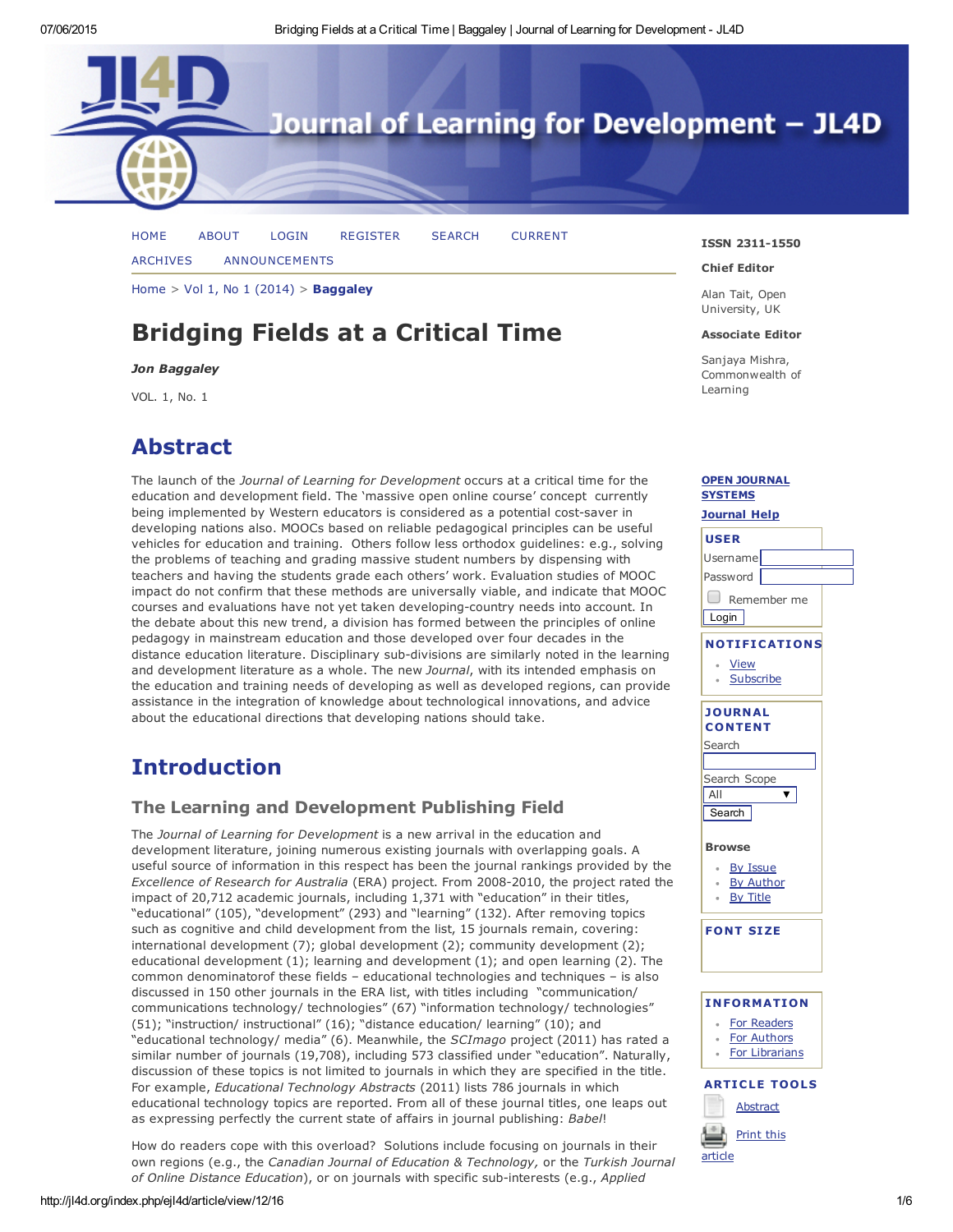*Instructional Design,* or *Information Technology and Disabilities*) or in specific disciplines (e.g., *Journal of Pharmacy Practice and Research*, or *Computers in Music Research*). Readers may also select their journals based on the impact ratings produced by projects such as *ERA* and *SCImago*, although this solution does not as yet appear too reliable. In 2010, for example, the annual ranking of journals by the ERA project was abandoned after it was noted that an individual journal had been inconsistently rated A, C, and B in successive reports, and that journals with high ratings were not necessarily those highly respected in specialised fields (Howard, 2011). The latter problem had been particularly apparent in the distance education (DE) field, whose ten listed journals received relatively low ERA ratings owing to lack of interest in or regard for DE among mainstream academics.

The inconsistent approach to evaluation issues in the education and development literature in the last three decades has been indicated by successive content analyses of conference and journal output. Latchem *et al*. (1999, 2006) showed a general neglect of instructional design and evaluation issues between 1995 and 2004. Baggaley (2012) confirmed this finding in an analysis of keywords used by journal authors from 1985 to 2009 (Figure 1). The Figure suggests that the number of educational technology-related articles featuring "evaluation" and "instructional effectiveness/ design" as keywords dropped steadily during this period, and that "quality" has not been a common keyword in educational technology journals for at least 25 years.



Figure 1. Declining research use of instructional design and evaluation keywords.

### Source. Baggaley, 2012 (p. 29)

On the other hand, theoretical and practical guidelines regarding instructional design and evaluation, learner support, teacher-student interaction, and global education approaches have been a common focus of educational media textbooks (e.g., Laurillard, 2002, 2012; Tait, 2003; Carr-Chellman, 2005; Koumi, 2006); and principles for using the media in each of these areas were generated in community development ninety years ago (James, 1996 a, b). So design and evaluation issues cannot be said to have been ignored in the learning and development literature. The perceived quality of that specialised literature, already challenged by the ERA rankings, is currently being called into question by influential educational leaders. Hunter R. Rawlings III, President of the Association of American Universities, states this explicitly in supporting the creation of a new Global Learning Council (GLC) to establish reliable guidelines for online education:

(E)ven as online education expands rapidly and on an enormous scale, there is very little good research on the best forms of online learning, and, I might add, there are no good studies on what constitutes bad online pedagogy, of which there is a fair amount.

### (O'Neil, 2013)

The new GLC's Chair, President Subra Suresh of Carnegie Mellon University, confirms this perception in stating that the Council's role will be to rectify the educational media literature's alleged inadequacies: "(O)ur goal is to create guidelines and best practices that ensure academic rigor and successful learning for students worldwide" (Walters, 2013). It is to be hoped that the GLC will rapidly take note of the numerous 'best practices' guidelines developed for online learning by professional organisations in Asia, Australia, Europe, and the USA since the 1990s (Belawati, 2010). Otherwise, the new Global Learning Council will encourage a schism between DE specialists and mainstream educators as to future learning and development directions.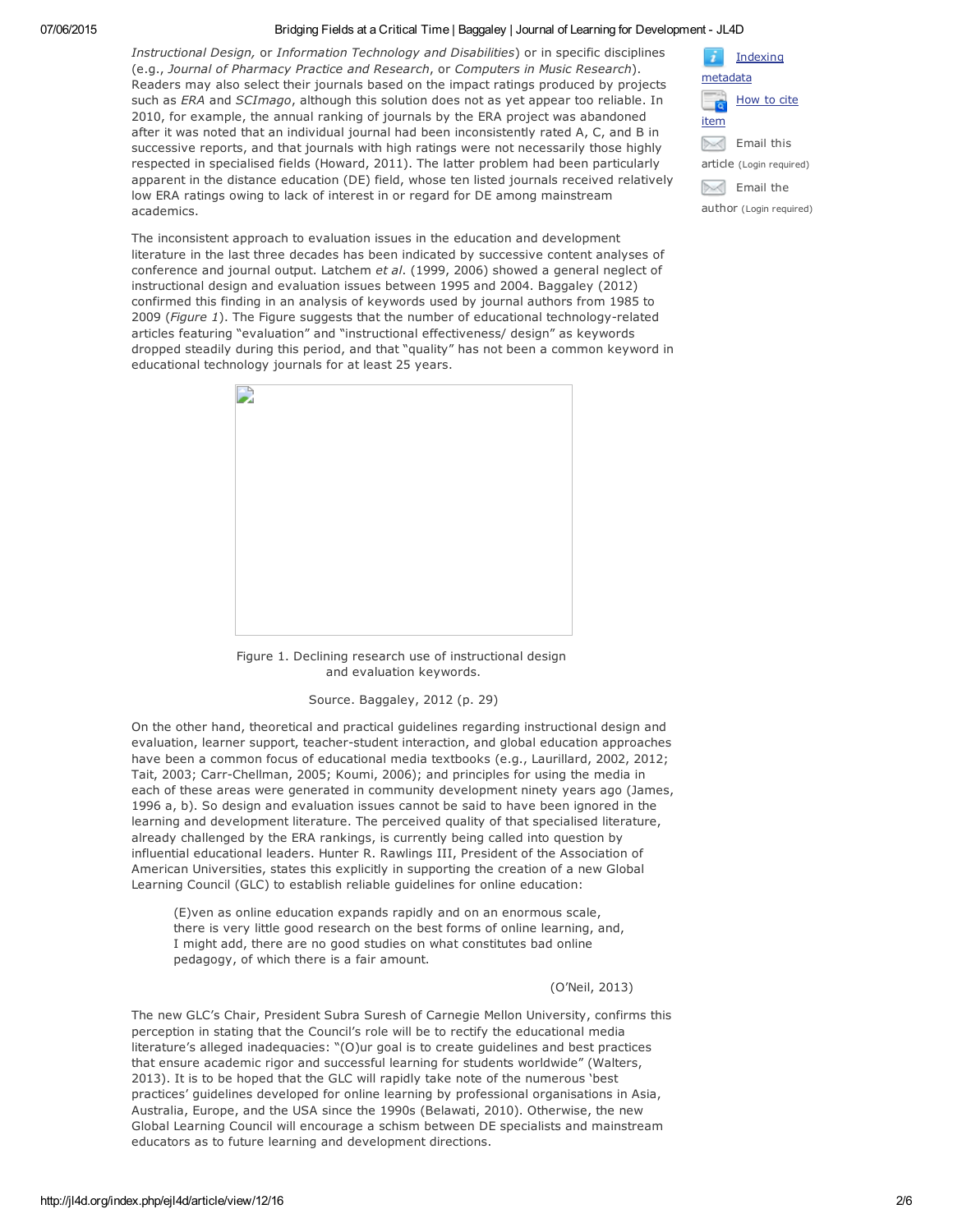## A Critical Time

The gulf in understanding between mainstream educators and DE specialists has come to the fore as a result of the emergence of the 'massive open online course' (MOOC). Since 2012, a worldwide marketing campaign has led to the development of MOOCs by many of the world's most prestigious universities and colleges, with individual courses attended online by hundreds of thousands of online students (Daniel, 2012; Baggaley, 2013). Such educational tipping-points have occurred before – in the 1960s, for example, when the problem of over-crowded lecture theatres was handled by adding closed-circuit TV so that lectures could be watched in adjoining rooms, and in the 1970s when the broadcast media were harnessed so that lectures could also be received by the general public. The profusion of design and evaluation principles emerged in part from the lessons of these initiatives; and if MOOC designers apply the lessons of earlier DE research, their massive courses may prove successful.

So far, however, this does not appear to be happening on a wide scale. Many early MOOCs have handled the inability of teachers to interact with and grade massive student numbers by dismissing the teacher from the process, and having the students teach and grade each other. A review of 45 early MOOC evaluations by Liyanagunawardena *et al*. (2013) stresses that this experience "can be challenging or even overwhelming" for the students, and that the absence of supervision by teachers can lead to problems all too common in online education: e.g., unacceptable behaviour such as "forceful intellectual debates, feelings of participation being demanded, and rude behaviour". Either the early MOOC advocates believe that instructional design, learner support, and teacher-student interaction principles are no longer relevant in the online era, or, coming primarily from academic areas other than education (e.g., electrical engineering and computing sciences), they may simply be unaware of the educational literature. In view of the separation of the specialised and mainstream literatures discussed above, the latter explanation seems reasonable.

The need for MOOC designers to take account of the previous literature is thus critical. As Holton (2012) has observed, however:

Especially disturbing is that *none* of the major MOOC providers have hired *anyone* trained in instructional design, the learning sciences, educational technology, course design, or other educational specialties to help with the design of their courses. They are hiring a lot of programmers and recruiting a lot of faculty, who may have various motivations for participating in these open education experiments. To their credit though, edX, backed by \$60 million from MIT and Harvard, is hiring one person to help with course development …

While Holton's suggestion that MOOC providers are not hiring course development specialists might clearly be disputed, the comments of influential educators such as Rawlings and Suresh (O'Neil, 2013; Walters, 2013) make it plain that previous educational media design principles are not currently held in high regard by leading mainstream educators. Bates (2013) asks: why are major educational institutions ignoring 25 years of experience and research as to how MOOCs could be designed effectively? Similarly, Daniel (2013) has stressed the disregard of MOOC designers for experience gained in the development of massive open courses over 40 years. This lack of concern for conventional DE principles is particularly critical with reference to the adoption of muchneeded online learning methods in developing nations, in many of which DE already has a public image as a second-rate form of education (Laaser, 2006; Doung Vuth et al., 2007; Chen Li & Wang Nan, 2010; Wikramanayake *et al*., 2010). This negative image and the reasons for it have been summarised with particular force by Gulati (2008):

(A)lthough these developments aim for equitable and extended educational opportunities that extend to disadvantaged and poor populations, the lack of educational and technology infrastructures, lack of trained teachers, negative attitudes towards distance learning, social and cultural restrictions imposed on girls and women, and inappropriate policy and funding decisions, have all resulted in furthering the gap between the rich and poor, rural and urban, and between genders.

It is therefore important for educators in developing regions to take these issues into account in developing MOOCs; for the uncritical adoption of MOOCs with design problems could deepen the negative perception of DE in those countries. Liyanagunawardena *et al*. (2013), however, report that very few early MOOCs and evaluations of them have been based outside North America and Europe. Even public statements by Western providers of MOOCs are confirming their common pedagogical problems: e.g., 510% student interaction in online discussions, and 75% dropout rates (Norvig, 2013). Despite these problems, and the lack of evidence for the universal viability of MOOCs, developing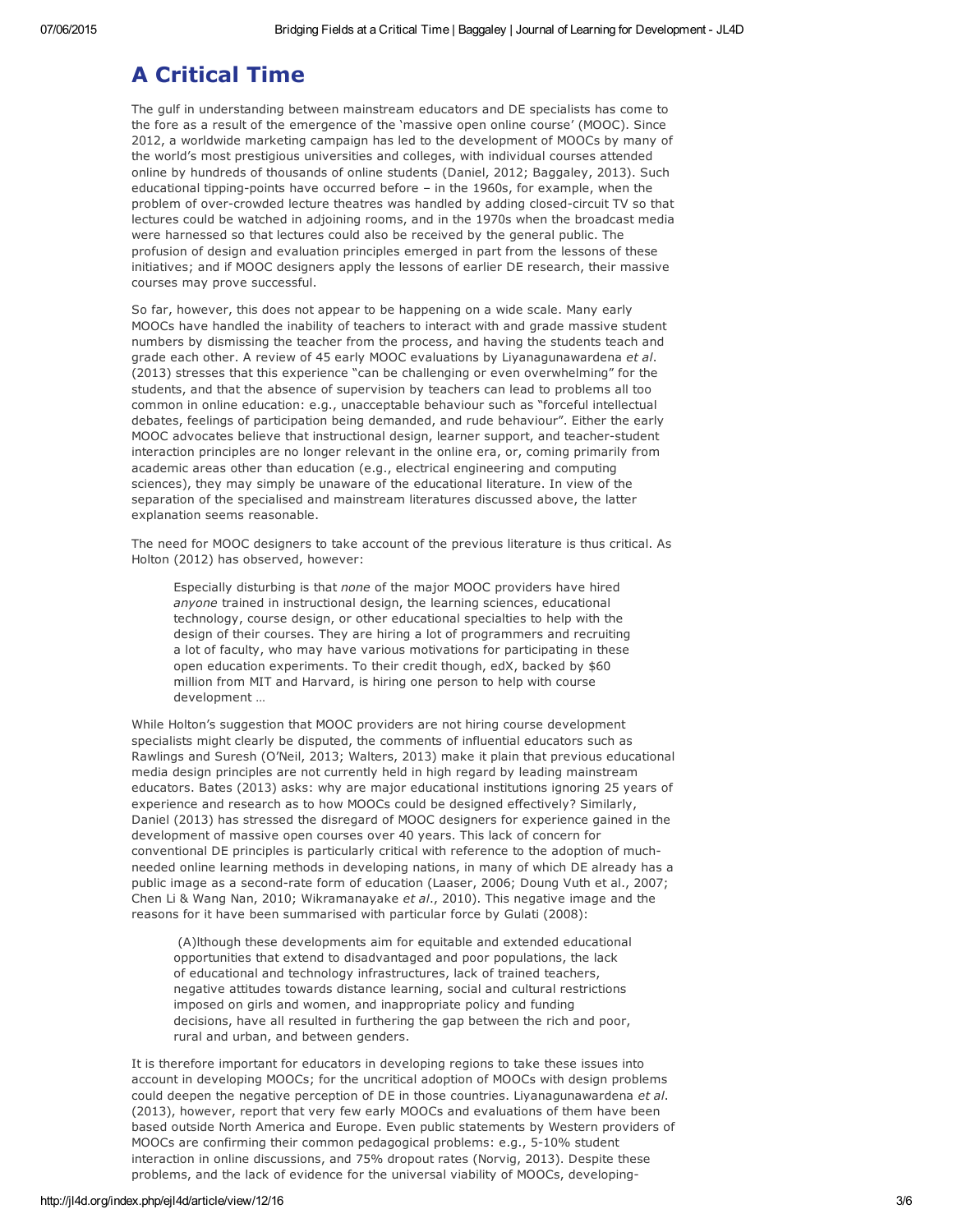nations educators may well be tempted to develop them, nonetheless, hoping that they will somehow avoid the problems of previous forms of online education in their regions. They should consider whether the negative outcomes of massive online courses being reported elsewhere are acceptable to them, and they are well advised to base MOOC developments on careful local research and evaluation.

### Conclusions

In the emerging world, unquestioning adoption of novel practices lacking a reliable pedagogical basis may jeopardise DE developments achieved to date. Online practices involving massive student numbers and no teachers may not provide a solid pedagogical framework; and without careful design and evaluation the current MOOC trend is unlikely to extend educational opportunities in poor and disadvantaged societies that lack online infrastructure. Currently, however, existing design and evaluation principles are being challenged by mainstream educators, and a division is intensifying between principles promoted in the DE literature and those being applied in the development of massive student-taught courses. This schism might not have occurred if the educational literature had not become sub-divided into regional, disciplinary and interest areas, and had maintained a more constant focus on evaluation and quality issues. Even within the DE field specifically, how many of today's practitioners are aware of the continuing legacy of the community development literature, notably in Australia and Canada? How many are familiar with the identical DE approaches produced under different labels in the community development and international development fields? How many overlook the shared lessons of the (formal) education and (non-formal) training fields, in concentrating exclusively on one or the other? And how many ignore the educational needs of the developing world by focusing exclusively on developed world issues (Baggaley, 2012)? The shared legacy of educational principles in these areas is little recognised today, as research foci grow narrower.

The need for integration of the international development, community development and global DE literatures is thus critical. Despite the profusion of journals covering learning, development, and their underlying issues, there are clear niches for a new journal to fill. The distinct fields of international development, community development, and DE – discussed separately in numerous publications – need to be recognised within a single focus; and the mission statement of the new *Journal of Learning for Development* (JL4D) acknowledges this need explicitly in stating that the *Journal* will focus on socio-economic aspects of learning in diverse global forms. The attention paid to developing-nations issues in the DE literature has increased during the last ten years in journals such as *Distance Education* and the *International Review of Research in Open & Distance Learning*. Occasional theme editions, however, are insufficient to impress the educational problems of the emerging nations upon a worldwide audience, and by bridging boundaries within the 'learning for development' field, *JL4D* can draw attention to these problems.

It would be regrettable if the steady evolution of the technology-based 'mega-universities' (Daniel, 1996) and their dominance by Asian institutions (Wikipedia, 2013) were now to be reversed by the adoption of Western practices that may in time come to be described as "un-developing". The new *JL4D* can anticipate the problems of current and future educational trends via its applied focus on the access and equity problems of learning and development in the developed and developing nations – problems to which the developers of massive open online courses have evidently given little or no attention to date. The *Journal* can verify whether these problems are consistent across disciplines and cultures, and whether conditions can be designed in which students can ever learn reliably from support materials and from each other without access to a teacher. The *Journal* can apply these lessons in numerous international and community development areas, and can help to improve the intra-disciplinary integrity of the learning and development field by creating bridges between educational sub-areas that should never have grown apart.

## References

- 1. Babel (2013). *International Journal of Translation*. Amsterdam: John Benjamins. Retrieved from: <http://benjamins.com/#catalog/journals/babel/main>
- 2. Baggaley, J. (2012). *Harmonizing global education*. New York: Routledge.
- 3. Baggaley, J. (2013). MOOC rampant. *Distance Education, 34*(3), pp. 253263.
- 4. Bates, T. (2013, June 26). MOOCs, MIT and Magic. *Online Learning and Distance Education Resources*. Retrieved from: http://www.tonybates.ca/2013/06/26/moocs-mit-and-magic/
- 5. Belawati, T. (2010). Quality Assurance. In T. Belawati & J. Baggaley (Eds.), *Policy and practice in Asian distance education*. Delhi: Sage India.
- 6. CarrChellman, A. (Ed.) (2005). *Global perspectives on elearning: Rhetoric and reality*. Thousand Oaks, CA.: Sage.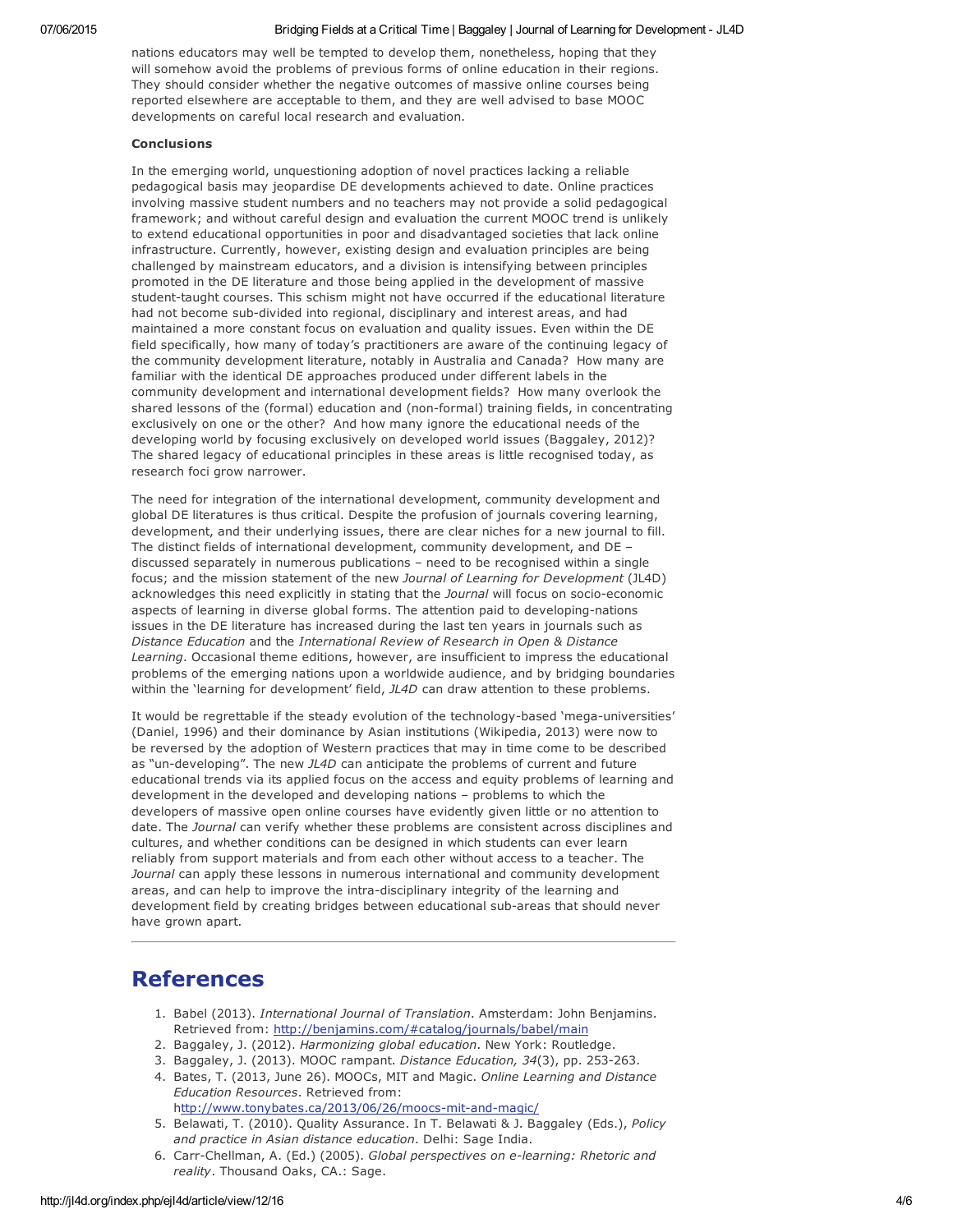- 7. Chen Li, & Wang Nan. (2010). Attitudes to Distance Education in China. In J. Baggaley & T. Belawati (Eds.), *Distance education technologies in Asia*. Delhi: Sage India.
- 8. Daniel, J. (1996). *Mega-universities and knowledge media: Technology strategies for higher education*. London: Kogan Page.
- 9. Daniel, J. (2012). *Making sense of MOOCs: Musings in a maze of myth, paradox and possibility*. Seoul: Korean National Open University. Retrieved from http://sirjohn.ca/wordpress/wp-content/uploads/2012/08/120925MOOCspaper2.pdf
- 10. Daniel, J. (2013). MOOCs: What Lies Beyond the Trough of Disillusionment? *LINC 2013 Conference*. Boston: MIT.
- 11. Doung Vuth, Chhuon Chanthan, Somphone Phanousith, Phonpasit Phissamay, & Tran Thi Tai. (2007). Distance Education Policy and Public Awareness in Cambodia, Laos, and Viet Nam. *Distance Education*, 28(2), 163-177.
- 12. *Educational Technology Abstracts.* (1985–2011). Abingdon, UK: Taylor & Francis.
- 13. Excellence in Research for Australia (ERA). (2010). *Ranked Journals List*. Australian Research Council. Retrieved from: http://[www.arc.gov.au/xls/era2010\\_journal\\_title\\_list.xls](http://www.arc.gov.au/xls/era2010_journal_title_list.xls)
- 14. Gulati, S. (2008). Technology-Enhanced Learning in Developing Nations: a review. *International Review of Research in Open & Distance Learning, 9*(1). Retrieved from: <http://www.irrodl.org/index.php/irrodl/article/view/477/1012>
- 15. Holton, D. (2012). What's the "problem" with MOOCs? *EdTechDev* (4 May). Retrieved from: http://edtechdev.wordpress.com/2012/05/04/whats-the-problemwith-moocs/
- 16. Howard, J. (2011). Journal-Ranking System Gets Dumped After Scholars Complain. *Chronicle of Higher Education* (1 June). Retrieved from: http://chronicle.com/article/Journal-Ranking-System-Gets/127737/
- 17. James, S. (1996a). Educational Media and 'Agit Prop': I. The legacy of Vertov. *Journal of Educational Media, 22(2), pp. 111-123.*
- 18. James, S. (1996b). Educational Media and 'Agit Prop': II. The Vertov Process Repatriated. *Journal of Educational Media, 22*(3), pp. 161-173.
- 19. Koumi, J. (2006). *Designing video and multimedia for Open and Flexible Learning*. London: Routledge Falmer.
- 20. Laaser, W. (2006). Virtual universities for African and Arab countries. *Turkish Online Journal of Distance Education, 7*(4), Retrieved from: [http://tojde.anadolu.edu.tr/tojde24/articles/article\\_13.htm](http://tojde.anadolu.edu.tr/tojde24/articles/article_13.htm)
- 21. Latchem, C. (2006). Editorial: A content analysis of the British Journal of Educational Technology. *British Journal of Educational Technology, 37*(4), pp. 503 511.
- 22. Latchem, C., Abdullah, Z., & Ding, X. (1999). Open and dual-mode universities in East and South Asia. Performance Improvement Quarterly, 12(2), pp. 3-28.
- 23. Laurillard, D. (2002). *Rethinking university teaching* (2nd ed.). London: RoutledgeFalmer.
- 24. Laurillard, D. (2012). *Teaching as a design science: Building pedagogical patterns for learning and technology*. New York: Routledge.
- 25. Liyanagunawardena, T., Adams, A., & Williams,S. (2013). MOOCs: A systematic study of the published literature 20082012. *International Review of Research in Open & Distance Learning 14*(3). Retrieved from: <http://www.irrodl.org/index.php/irrodl/article/view/1455/2531>
- 26. Norvig, P. (2013). How to make online courses massively personal. *Scientific American* (July 18). Retrieved from: http://www.scientificamerican.com/article.cfm?id=how-to-make-online-coursesmassively-personal-peter-norvig
- 27. O'Neil, M. (2013, November 11). New council to develop standards, best practices for online learning. *The Chronicle of Higher Education*. Retrieved from: http://chronicle.com/blogs/wiredcampus/new-council-to-develop-standards-bestpractices-for-online-learning/48171
- 28. SCImago. (2011). *Journal Rankings on Education*. Retrieved from: <http://www.scimagojr.com/journalrank.php?category=3304>
- 29. Tait, A. (2003). *Rethinking learner support in distance education*. London: RoutledgeFalmer.
- 30. Walters, K. (2013). Carnegie Mellon Creates Simon Initiative To Drive Better Understanding of Student Learning Using Emerging Educational Technology Platforms. *Carnegie Mellon News* (11 November). Retrieved from: http://www.cmu.edu/news/stories/archives/2013/november/nov11\_simoninitiative.
- 31. Wikipedia (2013). Li*st of largest universities by enrolment.* Retrieved from: [http://en.wikipedia.org/wiki/List\\_of\\_largest\\_universities\\_by\\_enrollment](http://en.wikipedia.org/wiki/List_of_largest_universities_by_enrollment)
- 32. Wikramanayake, G., et al (2010). Accessibility, Acceptance and Effects of Distance Education in South Asia. In J. Baggaley & T. Belawati (Eds.). *Distance education technologies in Asia*. New Delhi: Sage India / Ottawa: International Development Research Centre.

*Dr. Jon Baggaley, Emeritus Professor at Athabasca University, Alberta, taught*